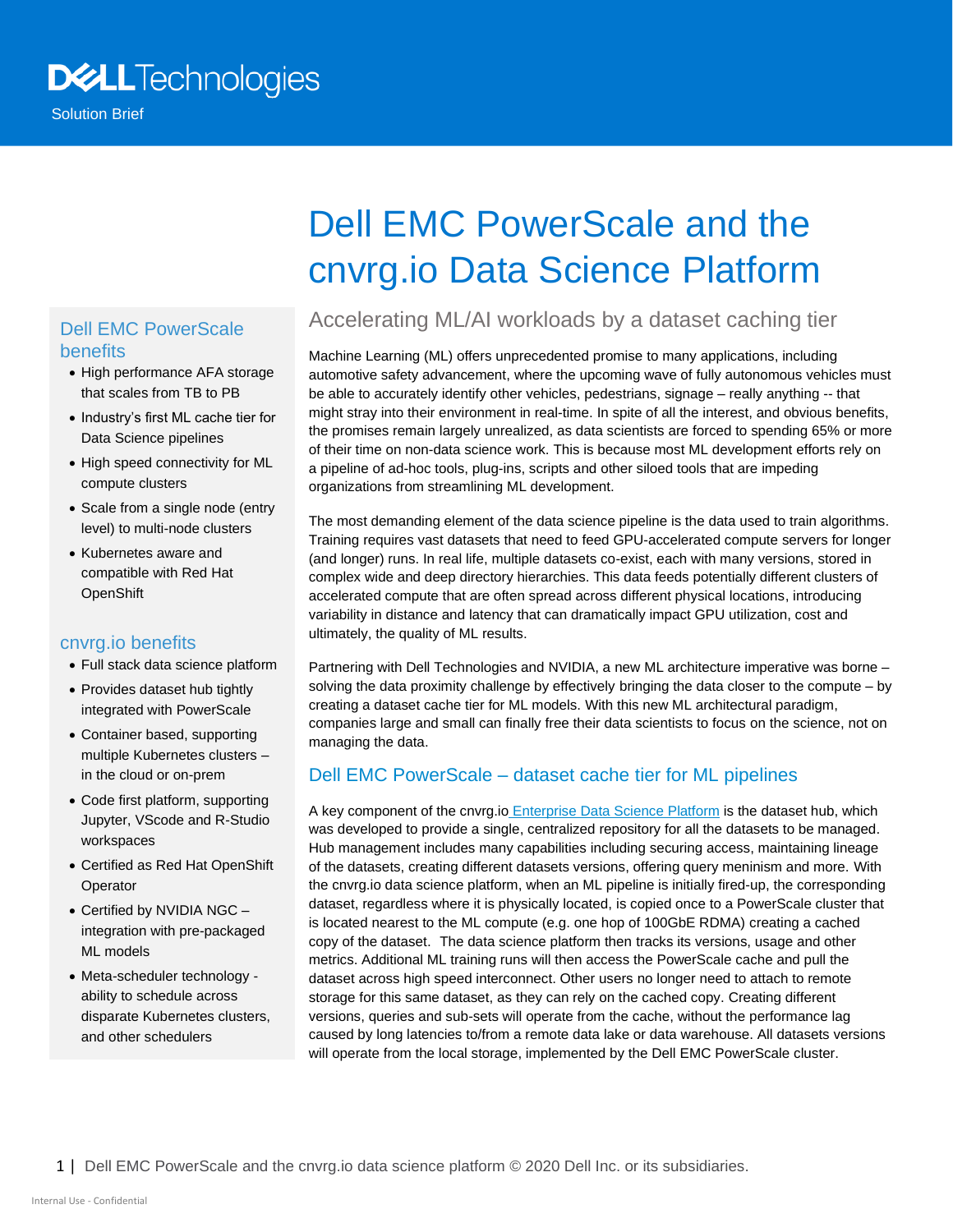

#### **Accelerating ML/AI workloads with cnvrg.io**

#### Solution details – Kubernetes-based dataset caching tier

The Dell and cnvrg.io solution incorporates the best in class Kubernetes managed clusters, cached datasets for extreme performance and the one-click attachments of models to datasets, with NVIDIA NGC integration. Now users can cache the needed datasets (and/or their versions) knowing they are located at the nearest PowerScale nodes attached to the GPU cluster or CPU cluster exercising the training. Once the needed datasets are cached they can be used multiple times by different team members. This solution provides all the elements of a complete ML infrastructure: storage, high throughput and low latency networking, GPU servers and CPU servers. Essentially Dell provides the complete physical ML infrastructure with cnvrg.io serving as the control plane for the data science platform. This solution delivers many business advantages including:

- **Productivity gains**: Datasets are ready to be used in seconds instead of hours
- **Sharing and collaboration**: the cached datasets can be authorized and be used by multiple teams, in the same compute cluster connected to the PowerScale cached data
- **Cost saving:** models are pulling the datasets from the cache, and not repeatedly from remote storage, which may require egress payments for each and every download
- **Cloud enablement**: The ML cache can be used as an on-prem storage mirror for the data-lake residing in the cloud
- **Tightly coupled integration with NVIDIA MIG** : cnvrg.io is the first data science platform to implement Multi-Instance GPUs, bring virtualization and GPU slicing to data science pipelines in one-click
- **ML Infrastructure Dashboard** monitoring and insights dashboard for the stakeholders to measure utilization, jobs, capacity and create cost-center reports of the ML infrastructure usage across the users



2 | Dell EMC PowerScale and the cnvrg.io data science platform © 2020 Dell Inc. or its subsidiaries.